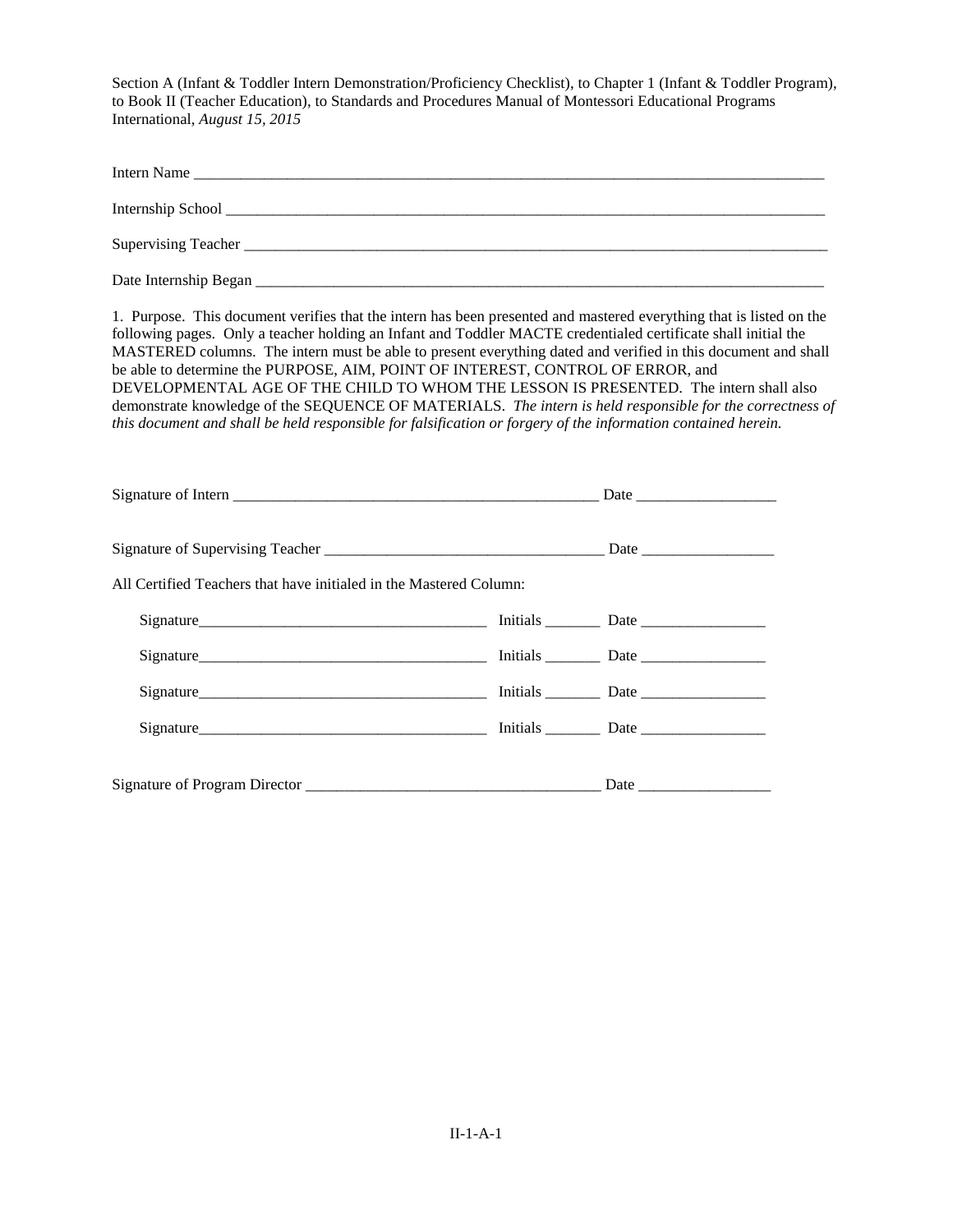|    |                                                                                                                                                                                                                                                                                                                                                                                                                                                                                                                                                                                                                                  | <b>Presented</b> | <b>Practiced</b> |      | <b>Mastered</b>                 |  |
|----|----------------------------------------------------------------------------------------------------------------------------------------------------------------------------------------------------------------------------------------------------------------------------------------------------------------------------------------------------------------------------------------------------------------------------------------------------------------------------------------------------------------------------------------------------------------------------------------------------------------------------------|------------------|------------------|------|---------------------------------|--|
|    | <b>Practical Life</b>                                                                                                                                                                                                                                                                                                                                                                                                                                                                                                                                                                                                            | Date             | Date             | Date | Certified<br>Teacher's Initials |  |
| 1. | <b>Carrying Processes</b><br>Chair<br>a.<br>Table<br>b.<br>Rug<br>c.<br>Tray<br>d.<br><b>Basket</b><br>e.<br>Tray with object<br>f.<br>Pitcher with liquid<br>g.<br>Cup with liquid<br>h.                                                                                                                                                                                                                                                                                                                                                                                                                                        |                  |                  |      |                                 |  |
|    | Plate with food<br>i.<br><b>Books</b><br>i.<br>Scissors<br>k.<br>1.<br>m.                                                                                                                                                                                                                                                                                                                                                                                                                                                                                                                                                        |                  |                  |      |                                 |  |
| 2. | <b>Grace and Courtesy Processes</b><br>Greeting<br>a.<br>How to walk in a classroom<br>b.<br>How to sit on the line<br>$\mathbf{c}$ .<br>How to walk around the<br>d.<br>outside of the line<br>How to walk on the line<br>e.<br>f.<br>How to walk holding a rope<br>Waiting in line/taking turns<br>g.<br>Walking in a line/hands behind<br>h.<br>back<br>How to walk around a work<br>i.<br>mat<br>How to unroll/roll a work mat<br>j.<br>How to watch someone work<br>k.<br>How to restore the environment<br>1.<br>How to push in a chair<br>m.<br>How to open and close doors<br>n.<br>How to stop for the bell<br>0.<br>p. |                  |                  |      |                                 |  |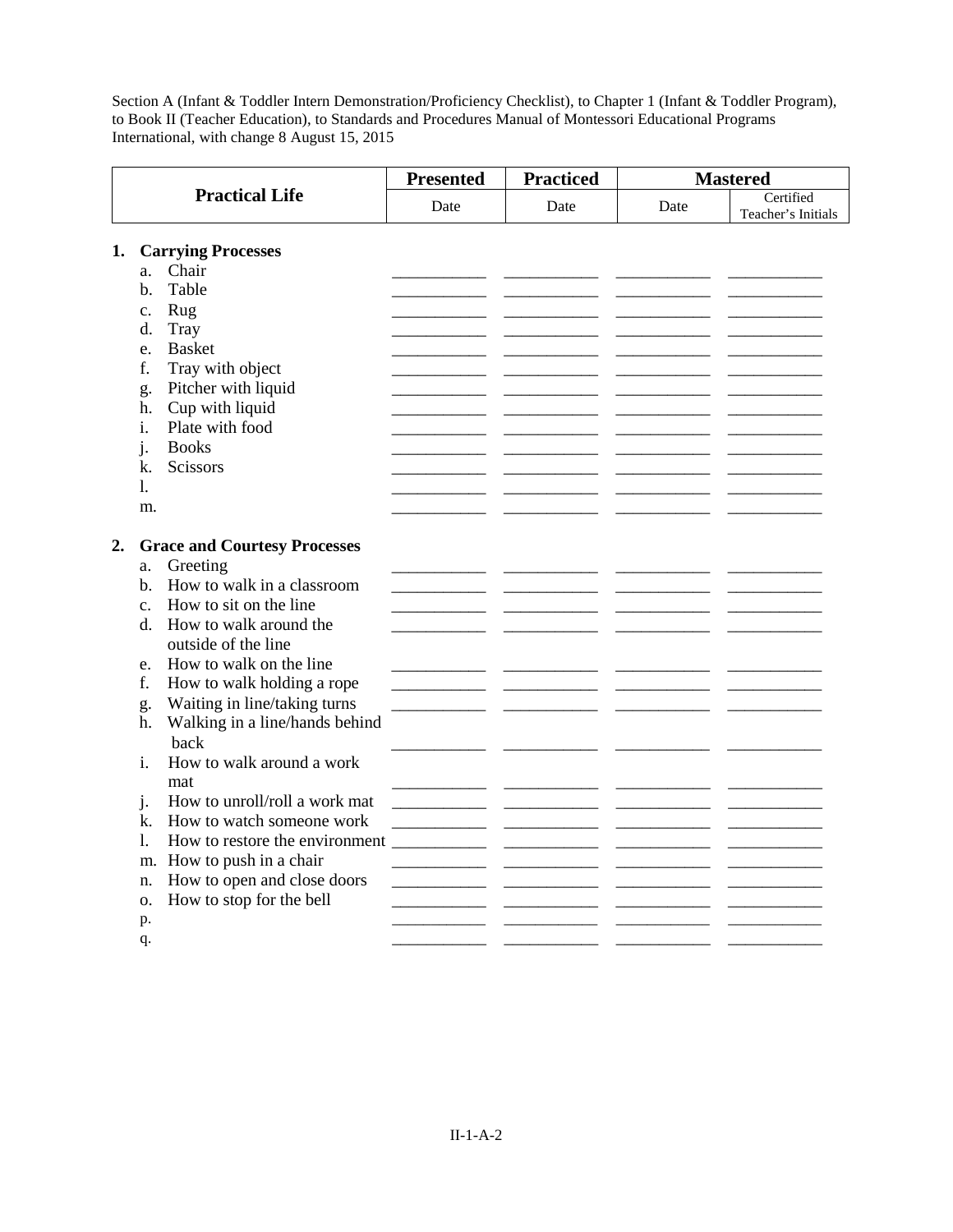|    |                      |                                                                              | <b>Presented</b> | <b>Practiced</b> |      | <b>Mastered</b>                 |
|----|----------------------|------------------------------------------------------------------------------|------------------|------------------|------|---------------------------------|
|    |                      | <b>Practical Life</b>                                                        | Date             | Date             | Date | Certified<br>Teacher's Initials |
| 3. |                      | <b>Care of Self Processes</b>                                                |                  |                  |      |                                 |
|    | a.                   | How to put on a coat                                                         |                  |                  |      |                                 |
|    |                      | How to hang a coat                                                           |                  |                  |      |                                 |
|    | $\mathbf b$ .        | How to dress                                                                 |                  |                  |      |                                 |
|    | $\mathbf{c}$ .<br>d. |                                                                              |                  |                  |      |                                 |
|    |                      |                                                                              |                  |                  |      |                                 |
|    | e.<br>f.             |                                                                              |                  |                  |      |                                 |
|    |                      | Hair combing/brushing<br>Nose blowing                                        |                  |                  |      |                                 |
|    | g.<br>h.             |                                                                              |                  |                  |      |                                 |
|    | i.                   | Infant diapering process<br><b>Bathroom</b> processes                        |                  |                  |      |                                 |
|    |                      | 1. Stand up diapering                                                        |                  |                  |      |                                 |
|    |                      | a. Pull down/pull up clothes                                                 |                  |                  |      |                                 |
|    |                      | b. Take off/put on diaper                                                    |                  |                  |      |                                 |
|    |                      | 2. Potty independence learning                                               |                  |                  |      |                                 |
|    | k.                   |                                                                              |                  |                  |      |                                 |
|    | 1.                   |                                                                              |                  |                  |      |                                 |
|    |                      |                                                                              |                  |                  |      |                                 |
| 4. | a.<br>b.             | <b>Fine Motor Development Processes</b><br>Open-close containers<br>Sponging |                  |                  |      |                                 |
|    | C <sub>1</sub>       | Hand transfer                                                                |                  |                  |      |                                 |
|    | d.                   | Dry/grain transfer (pouring)                                                 |                  |                  |      |                                 |
|    | e.                   | Dry/grain transfer (spooning)                                                |                  |                  |      |                                 |
|    | f.                   | Liquid transfer (pouring)                                                    |                  |                  |      |                                 |
|    | g.                   | Liquid transfer (spooning)                                                   |                  |                  |      |                                 |
|    | h.                   | Funnel pouring                                                               |                  |                  |      |                                 |
|    | i.                   | Hammering                                                                    |                  |                  |      |                                 |
|    | j.                   | Tonging/tweezing                                                             |                  |                  |      |                                 |
|    | k.                   | Clothes pinning                                                              |                  |                  |      |                                 |
|    | 1.                   | Liquid color mixing                                                          |                  |                  |      |                                 |
|    | m.                   | Sifting                                                                      |                  |                  |      |                                 |
|    | n.                   | Straining                                                                    |                  |                  |      |                                 |
|    | Ο.                   | Ladling                                                                      |                  |                  |      |                                 |
|    | p.                   | Screwing                                                                     |                  |                  |      |                                 |
|    | q.                   |                                                                              |                  |                  |      |                                 |
|    | r.                   |                                                                              |                  |                  |      |                                 |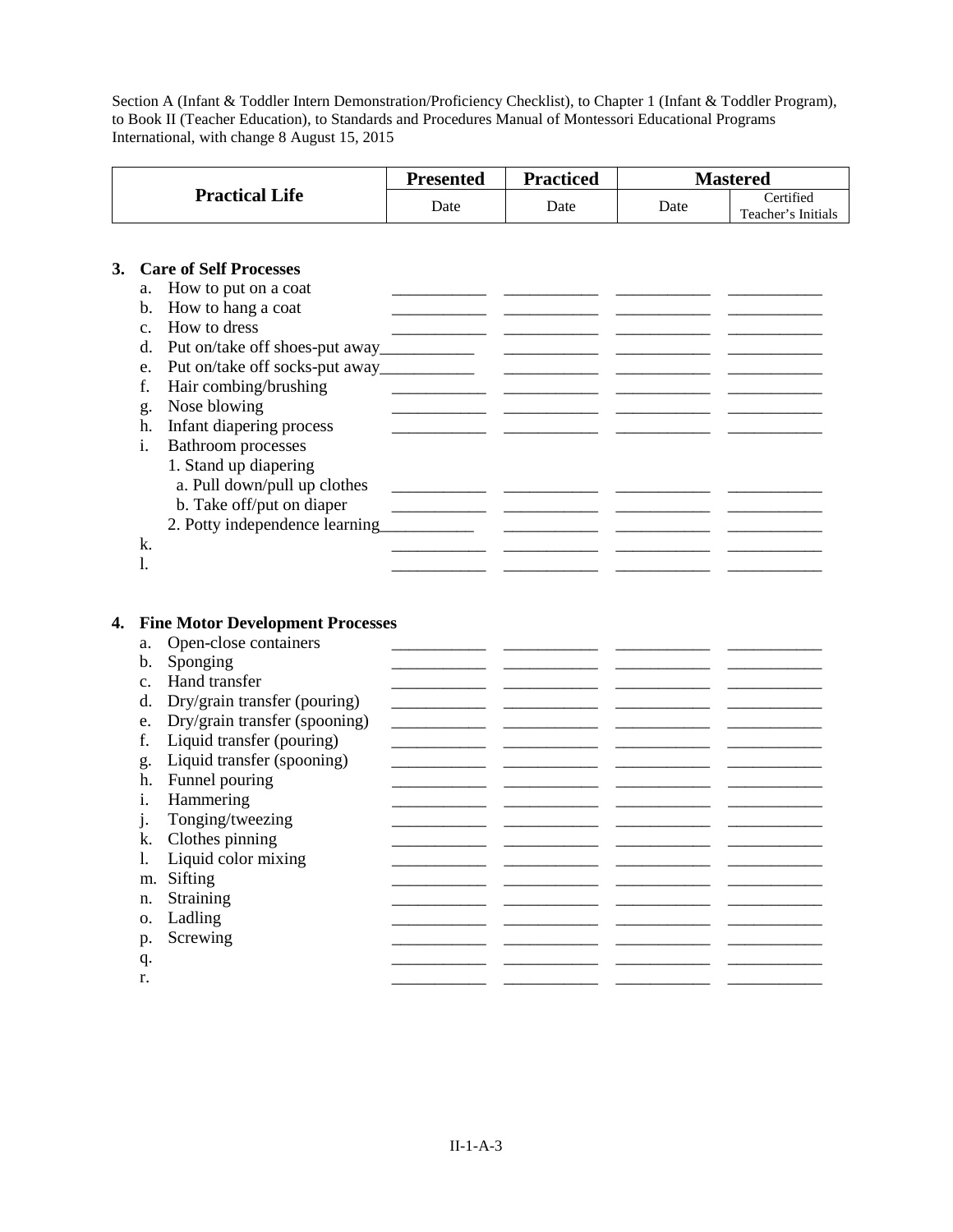|                       | Presented | Practiced |      | <b>Mastered</b>                 |
|-----------------------|-----------|-----------|------|---------------------------------|
| <b>Practical Life</b> | Date      | Date      | Date | Certified<br>Teacher's Initials |

## **5. Care of the Environment Processes**

|    | a. How to dust          |  |  |
|----|-------------------------|--|--|
|    | b. How to mop           |  |  |
|    | c. How to sweep/dustpan |  |  |
|    | 1. Crumbs               |  |  |
|    | 2. Floor                |  |  |
|    | d. Plant care           |  |  |
|    | 1. Spray bottle         |  |  |
|    | 2. Watering can         |  |  |
|    | e. Flower arranging     |  |  |
| f. | Folding                 |  |  |
| g. |                         |  |  |
| h. |                         |  |  |

# **6. Dressing Frames**

|    | a. Velcro   |  |  |
|----|-------------|--|--|
|    | b. Button   |  |  |
|    | c. Snap     |  |  |
|    | d. Zip      |  |  |
|    | e. Eye/hook |  |  |
|    | f. Buckle   |  |  |
| g. |             |  |  |
|    |             |  |  |

#### **7. Water Exercises**

|    | a. Hand washing               |  |  |
|----|-------------------------------|--|--|
|    | b. Table/chair washing/wiping |  |  |
|    | c. Washing                    |  |  |
|    | 1. Baby                       |  |  |
|    | 2. Animal                     |  |  |
|    | 3. Window                     |  |  |
|    | 4. Mirror                     |  |  |
|    | 5. Vegetable (scrubber brush) |  |  |
|    | d. Whisking-eggbeater         |  |  |
| e. |                               |  |  |
| f  |                               |  |  |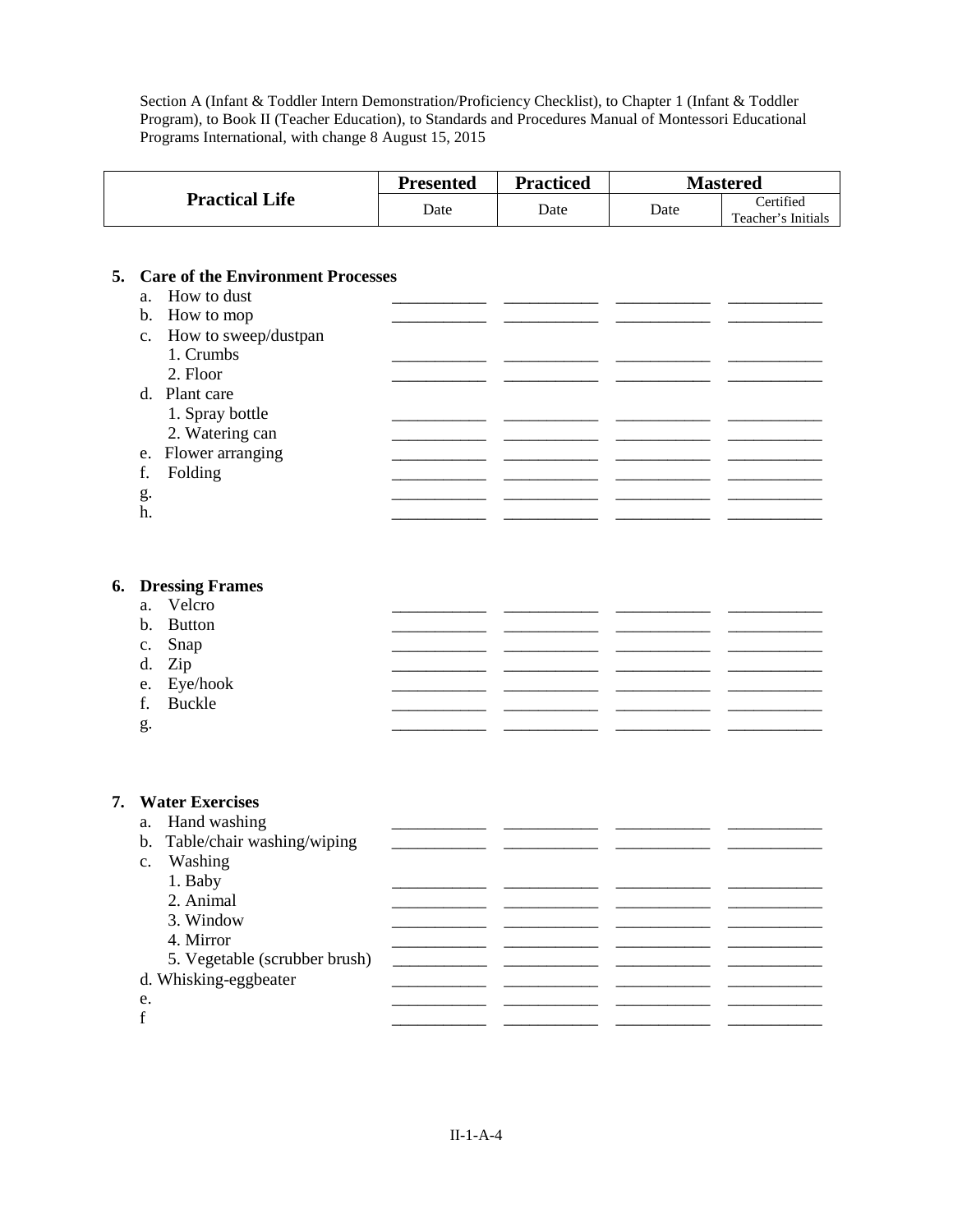|          |                                                                                                                                                                               | <b>Presented</b> | <b>Practiced</b>                                                                                                                                                                                                                     |      | <b>Mastered</b>                 |
|----------|-------------------------------------------------------------------------------------------------------------------------------------------------------------------------------|------------------|--------------------------------------------------------------------------------------------------------------------------------------------------------------------------------------------------------------------------------------|------|---------------------------------|
|          | <b>Practical Life</b>                                                                                                                                                         | Date             | Date                                                                                                                                                                                                                                 | Date | Certified<br>Teacher's Initials |
| 8.       | <b>Food Preparation</b>                                                                                                                                                       |                  |                                                                                                                                                                                                                                      |      |                                 |
|          | Table setting<br>a.<br>Food preparation<br>b.<br>1. Cutting<br>2. Spreading<br>3. Slicing<br>4. Mashing                                                                       |                  |                                                                                                                                                                                                                                      |      |                                 |
|          | 5. Peeling<br>Infant food processes<br>C <sub>1</sub><br>1. Bottle feeding experience<br>2. Lap feeding experience<br>3. Weaning table experience<br>4. Food tray preparation |                  |                                                                                                                                                                                                                                      |      |                                 |
|          | Toddler food processes<br>d.<br>1. Individual snack experience _____________<br>2. Group snack experience<br>3. Lunch experience                                              |                  | <u> 1990 - John Harry Harry Harry Harry Harry Harry Harry Harry Harry Harry Harry Harry Harry Harry Harry Harry Harry Harry Harry Harry Harry Harry Harry Harry Harry Harry Harry Harry Harry Harry Harry Harry Harry Harry Harr</u> |      |                                 |
| e.<br>f. |                                                                                                                                                                               |                  |                                                                                                                                                                                                                                      |      |                                 |

|           | <b>Presented</b> | <b>Practiced</b> | <b>Mastered</b> |                                 |
|-----------|------------------|------------------|-----------------|---------------------------------|
| Sensorial | Date             | Date             | Date            | Certified<br>Teacher's Initials |

# **1. Visual discrimination (Seeing)**

|    |                | c,                                       |  |  |
|----|----------------|------------------------------------------|--|--|
|    | a.             | <b>Stacking blocks</b>                   |  |  |
|    | b.             | Shapes/solids                            |  |  |
|    | $C_{\cdot}$    | Colors                                   |  |  |
|    | d.             | Puzzles                                  |  |  |
|    | e.             | Stringing beads                          |  |  |
|    | f.             | Sewing cards-lacing                      |  |  |
|    | g.             | Pictures                                 |  |  |
|    | h.             | Mobile                                   |  |  |
|    | 1.             | Varying heights                          |  |  |
|    | j.             |                                          |  |  |
|    | k.             |                                          |  |  |
|    |                |                                          |  |  |
| 2. |                | <b>Auditory discrimination (Hearing)</b> |  |  |
|    | a <sub>z</sub> | <b>Musical instruments</b>               |  |  |
|    | b.             | Music time (daily)                       |  |  |
|    | $C_{\bullet}$  | Loud and soft (volume)                   |  |  |
|    | d.             | Various music genres                     |  |  |
|    | e.             | Wind chime                               |  |  |
|    | f.             |                                          |  |  |
|    |                |                                          |  |  |
|    | g.             |                                          |  |  |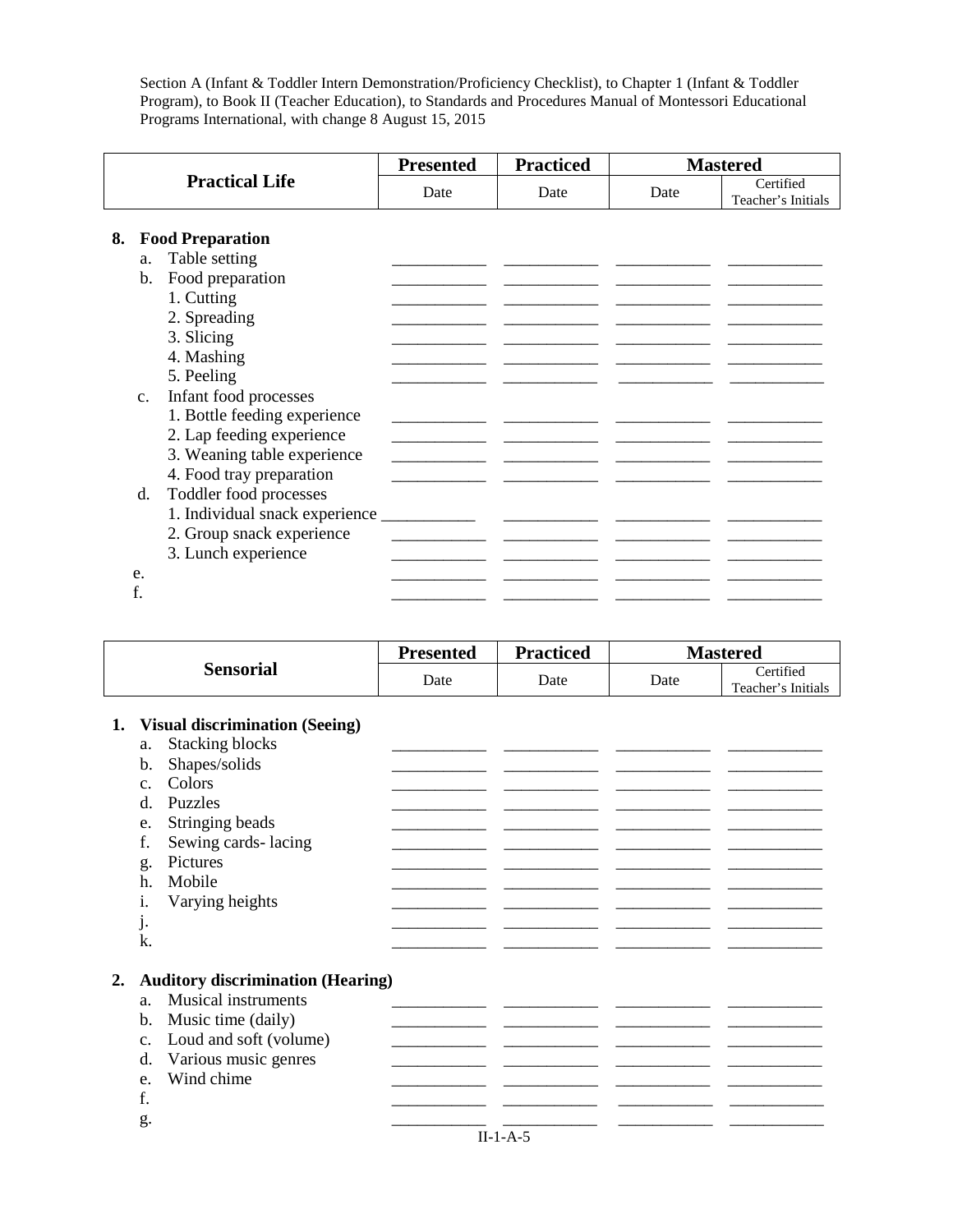|    |                                                                                                                                                                                                 | <b>Practiced</b><br><b>Presented</b> |      | <b>Mastered</b> |                                 |
|----|-------------------------------------------------------------------------------------------------------------------------------------------------------------------------------------------------|--------------------------------------|------|-----------------|---------------------------------|
|    | <b>Sensorial</b>                                                                                                                                                                                | Date                                 | Date | Date            | Certified<br>Teacher's Initials |
| 3. | <b>Olfactory discrimination (Smelling)</b><br>Smelling exercises<br>a.<br>Sachet bags<br>b.                                                                                                     |                                      |      |                 |                                 |
| 4. | $\mathbf{c}$ .<br><b>Gustatory discrimination (Taste)</b><br>Tasting exercises<br>a.<br>b.                                                                                                      |                                      |      |                 |                                 |
| 5. | <b>Baric Discrimination (Pressure/Weight)</b><br>Carrying/pushing a weighted object<br>a.<br>1. Backpack<br>2. Jug/carton/pail<br>3. A weight<br>b. Heavy vs. light<br>c.                       |                                      |      |                 |                                 |
| 6. | <b>Thermic Discrimination (Temperature)</b><br>Ice pack<br>a.<br>Hot pack<br>b.<br>c.                                                                                                           |                                      |      |                 |                                 |
| 7. | <b>Stereognostic Discrimination (Muscular Sense)</b><br>Mystery bag<br>a.<br>Mystery box<br>$\mathbf{b}$ .<br>c.                                                                                |                                      |      |                 |                                 |
| 8. | <b>Tactile Discrimination (Touch)</b><br>a. Textures<br>1. Rough and smooth<br>2. Soft and scratchy<br>3. Velvet and satin<br>4.<br>5.<br>b. Object properties<br>c. Rugs/cushion/mat, etc.     |                                      |      |                 |                                 |
|    | 9. Kinesthetic Discrimination (Sense of Body Awareness)<br>a. Step stool<br>b. Jumping<br>c. Hopping<br>d. Working on a mat<br>e. Swinging/spinning objects<br>f. Sliding/rocking objects<br>g. |                                      |      |                 |                                 |

|  | ۱ |
|--|---|
|  |   |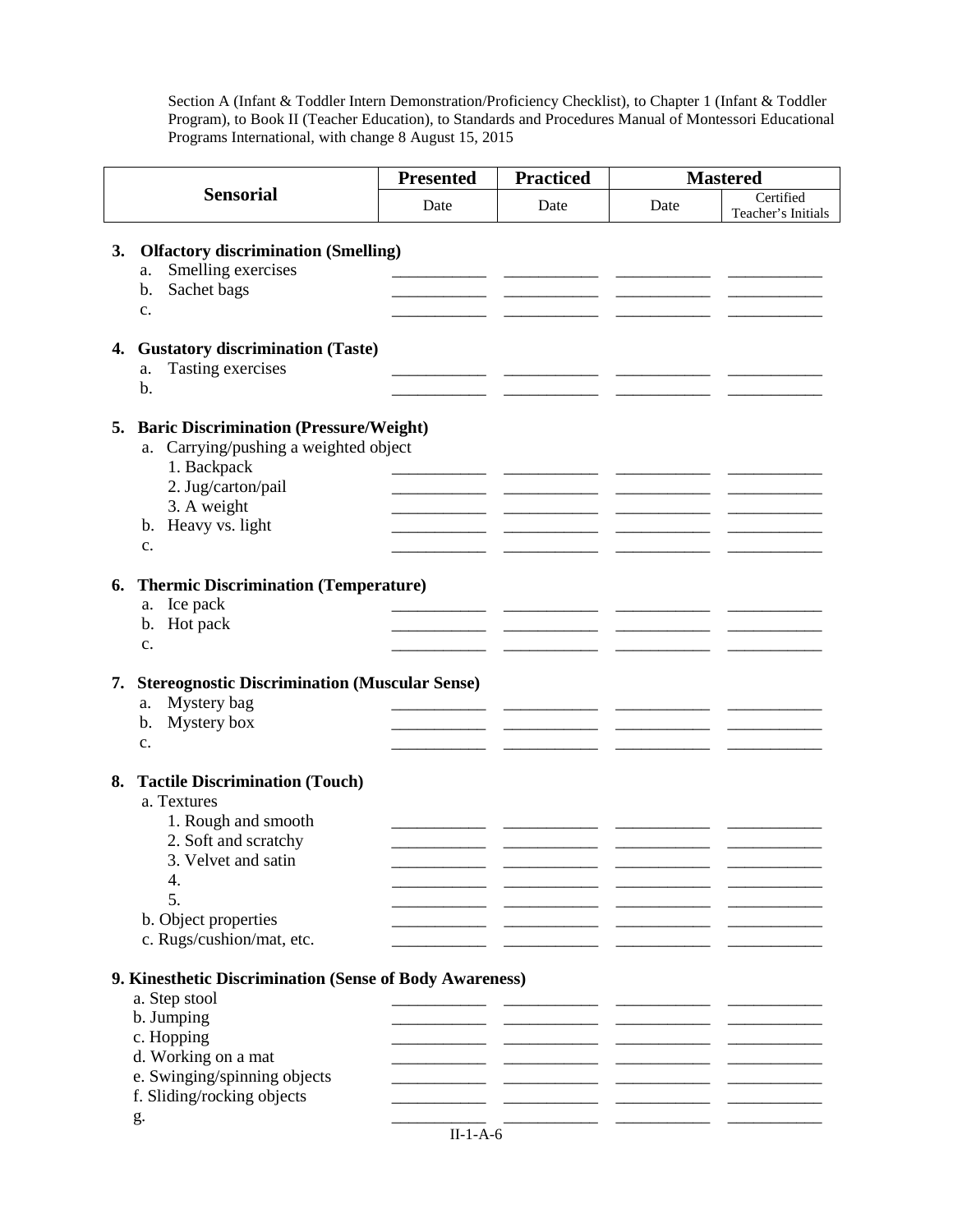|                                                                                                                     | <b>Presented</b> | <b>Practiced</b> |      | <b>Mastered</b>                 |
|---------------------------------------------------------------------------------------------------------------------|------------------|------------------|------|---------------------------------|
| <b>Math</b>                                                                                                         | Date             | Date             | Date | Certified<br>Teacher's Initials |
| 1. Preliminary<br>a. Sorting<br>b. Counting exercises<br>c. Patterning/sequencing<br>d. Classification/categorizing |                  |                  |      |                                 |

|          | <b>Presented</b> | <b>Practiced</b> | <b>Mastered</b> |                                 |
|----------|------------------|------------------|-----------------|---------------------------------|
| Language | Date             | Date             | Date            | Certified<br>Teacher's Initials |

## **1. Reading Readiness**

| a.             | Patterning/sequencing       |  |  |
|----------------|-----------------------------|--|--|
| $\mathbf{b}$ . | Classification/categorizing |  |  |
| $C_{\bullet}$  | Same and different concept  |  |  |
| d.             | Naming exercises            |  |  |
| e.             | Story reading               |  |  |
|                | Picture reading             |  |  |
| g.             | <b>Environment</b> cards    |  |  |
| h.             | Matching                    |  |  |
|                | 1. Object to object         |  |  |
|                | 2. Object to picture        |  |  |
|                | 3. Picture to picture       |  |  |
| i.             | Matching to silhouettes     |  |  |
| $\mathbf{1}$   | Puzzles                     |  |  |
| k.             |                             |  |  |
|                |                             |  |  |
| m.             |                             |  |  |

|                                                                                                                                                                                                                                                             | <b>Presented</b> | <b>Practiced</b> |      | <b>Mastered</b>                 |
|-------------------------------------------------------------------------------------------------------------------------------------------------------------------------------------------------------------------------------------------------------------|------------------|------------------|------|---------------------------------|
| Art                                                                                                                                                                                                                                                         | Date             | Date             | Date | Certified<br>Teacher's Initials |
| a. Crunching tissue paper<br>Tearing paper<br>b.<br>Cutting<br>$C_{\bullet}$<br>Gluing<br>d.<br>e. Marking with writing utensils<br>1. Using crayon<br>2. Using marker<br>3. Using pen<br>4. Using pencil<br>5. Using colored pencil<br>6. Using wax crayon |                  |                  |      |                                 |
|                                                                                                                                                                                                                                                             | $II-1-A-7$       |                  |      |                                 |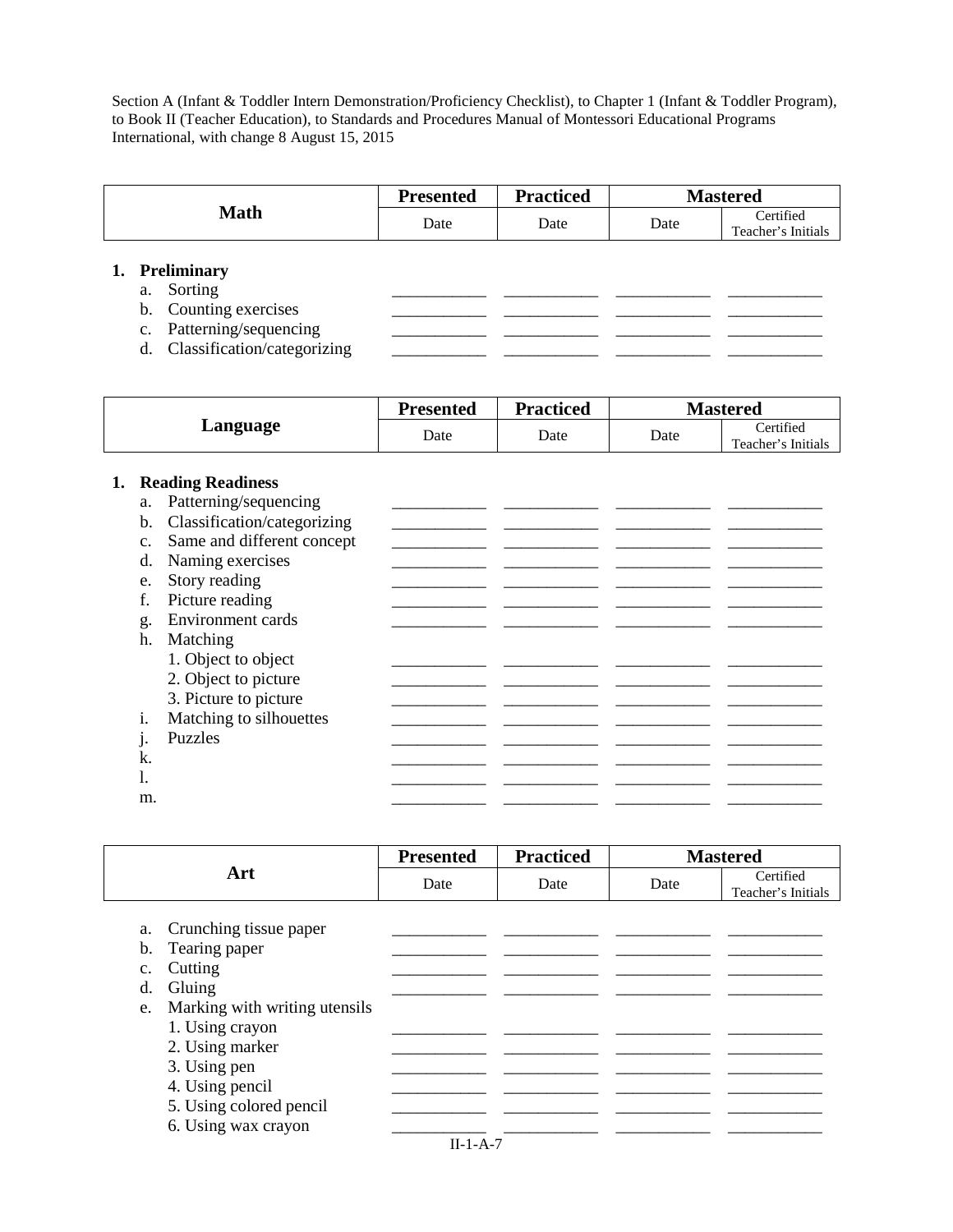|    |                            | <b>Presented</b> | <b>Practiced</b> |      | <b>Mastered</b>                 |
|----|----------------------------|------------------|------------------|------|---------------------------------|
|    | Art                        | Date             | Date             | Date | Certified<br>Teacher's Initials |
|    |                            |                  |                  |      |                                 |
| f. | Clay/play dough            |                  |                  |      |                                 |
| g. | Paint                      |                  |                  |      |                                 |
|    | 1. Finger                  |                  |                  |      |                                 |
|    | 2. Easel (with paintbrush) |                  |                  |      |                                 |
|    | 3. Paper (with paintbrush) |                  |                  |      |                                 |
|    | 4. Q Tip<br>5. Cotton      |                  |                  |      |                                 |
|    | 6. Stamps                  |                  |                  |      |                                 |
|    | 7. Dot pen/markers         |                  |                  |      |                                 |
|    | 8. Color mixing            |                  |                  |      |                                 |
|    | 9.                         |                  |                  |      |                                 |
| h. | Water colors               |                  |                  |      |                                 |
| i. | Chalk                      |                  |                  |      |                                 |
|    | 1. Easel/chalkboard        |                  |                  |      |                                 |
|    | 2. Paper                   |                  |                  |      |                                 |
| j. | <b>Stickers</b>            |                  |                  |      |                                 |
| k. | Tracing                    |                  |                  |      |                                 |
|    | 1. Inside an object        |                  |                  |      |                                 |
|    | 2. Outside an object       |                  |                  |      |                                 |
| 1. | <b>Mosaics</b>             |                  |                  |      |                                 |
| m. | Stamping                   |                  |                  |      |                                 |
| n. | Embossing                  |                  |                  |      |                                 |
| Ο. | Shaving cream art          |                  |                  |      |                                 |
| p. | Painting art in a bag      |                  |                  |      |                                 |
| q. | Art pictures/photography   |                  |                  |      |                                 |
| r. | Other art experiences      |                  |                  |      |                                 |
| S. |                            |                  |                  |      |                                 |

|                          | <b>Presented</b> | <b>Practiced</b> |      | <b>Mastered</b>                 |
|--------------------------|------------------|------------------|------|---------------------------------|
| <b>Science</b>           | Date             | Date             | Date | Certified<br>Teacher's Initials |
|                          |                  |                  |      |                                 |
| a. Naming activities     |                  |                  |      |                                 |
|                          |                  |                  |      |                                 |
|                          |                  |                  |      |                                 |
| b. Textures              |                  |                  |      |                                 |
| c. Water experiments     |                  |                  |      |                                 |
| 1. Sink and float        |                  |                  |      |                                 |
| 2. Color making/mixing   |                  |                  |      |                                 |
| 3. Celery/flower colored |                  |                  |      |                                 |
| d. Classroom experiment  |                  |                  |      |                                 |
| 1. Sprouting/planting    |                  |                  |      |                                 |
| 2. Life cycle            |                  |                  |      |                                 |
| 3. Volcano               |                  |                  |      |                                 |
|                          |                  |                  |      |                                 |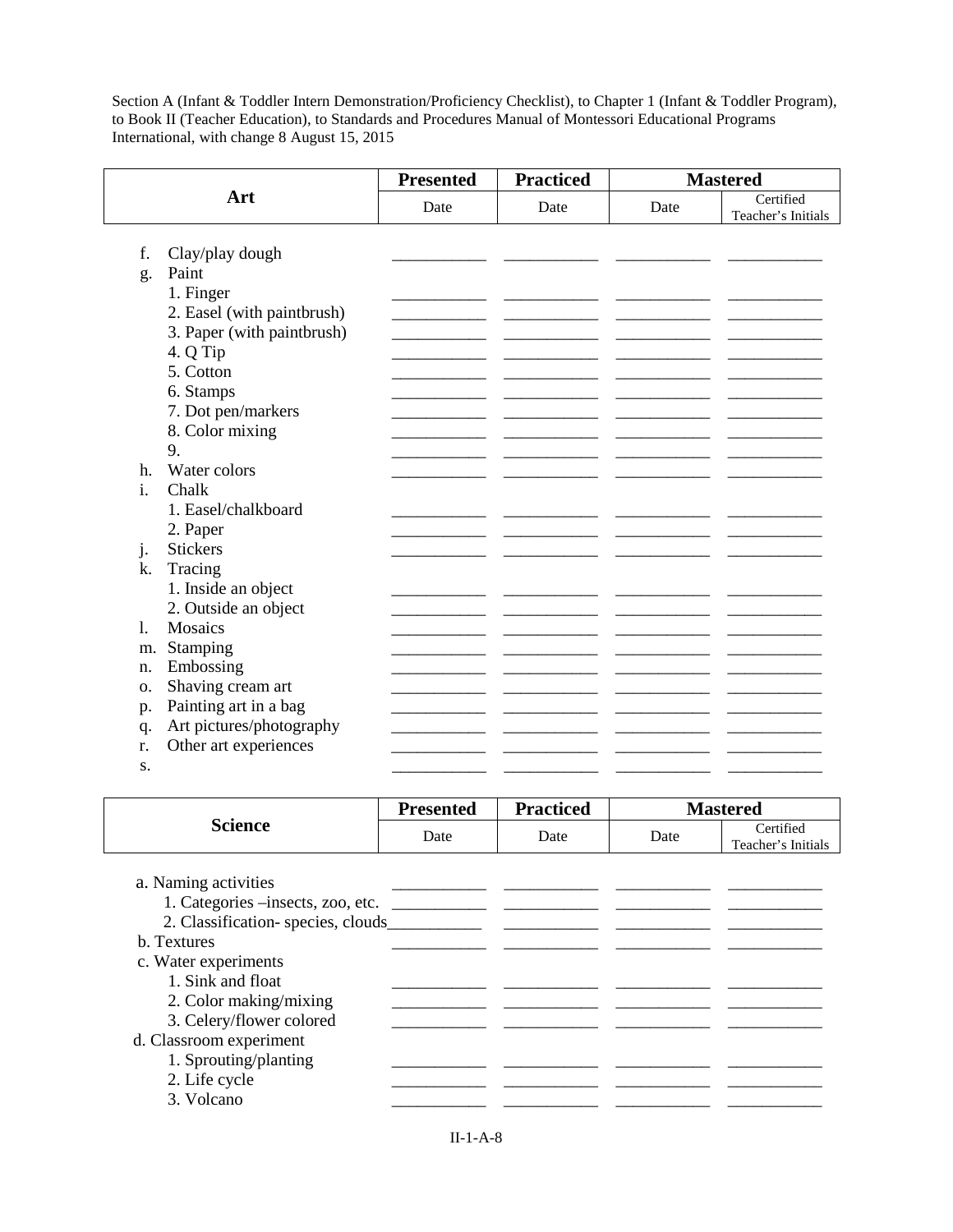| Geography                                                                                                                                                                                                    | <b>Presented</b> | <b>Practiced</b> |      | <b>Mastered</b>                 |
|--------------------------------------------------------------------------------------------------------------------------------------------------------------------------------------------------------------|------------------|------------------|------|---------------------------------|
| <b>Physical and Multicultural</b>                                                                                                                                                                            | Date             | Date             | Date | Certified<br>Teacher's Initials |
| a. Calendars (time sequence)<br>b. Time line<br>c. Celebration of life<br>d. Animals around the world<br>e. People around the world<br>f. Multicultural books/pictures<br>g. Land, air, and water<br>h.<br>1 |                  |                  |      |                                 |

| Peace                 | <b>Presented</b> | <b>Practiced</b> |      | <b>Mastered</b>                 |
|-----------------------|------------------|------------------|------|---------------------------------|
|                       | Date             | Date             | Date | Certified<br>Teacher's Initials |
| 1. Peace Table/Corner |                  |                  |      |                                 |
| a. Plant              |                  |                  |      |                                 |
| b. Pillow             |                  |                  |      |                                 |
| c. Leaf               |                  |                  |      |                                 |
| d. Feather            |                  |                  |      |                                 |
| e. Looking jar        |                  |                  |      |                                 |
| f. Zen garden         |                  |                  |      |                                 |
| g. Sand tray          |                  |                  |      |                                 |
| h. Picture            |                  |                  |      |                                 |
| i. Wind chime         |                  |                  |      |                                 |
| j. Hourglass          |                  |                  |      |                                 |
| k. Birdfeeder         |                  |                  |      |                                 |
| l. Mirror             |                  |                  |      |                                 |
| m.                    |                  |                  |      |                                 |
| n.                    |                  |                  |      |                                 |
|                       |                  |                  |      |                                 |

|                     | <b>Classroom Management</b>                                                                                                             | <b>Observed</b> | <b>Not Observed</b> | Certified Teacher's<br>Initials |
|---------------------|-----------------------------------------------------------------------------------------------------------------------------------------|-----------------|---------------------|---------------------------------|
| b.<br>$d_{-}$<br>f. | 1. Follows a routine<br>a. Greeting<br>Diapering<br>c. Group time (Circle time)<br>Snack time<br>e. Music time<br>Independent work time |                 |                     |                                 |